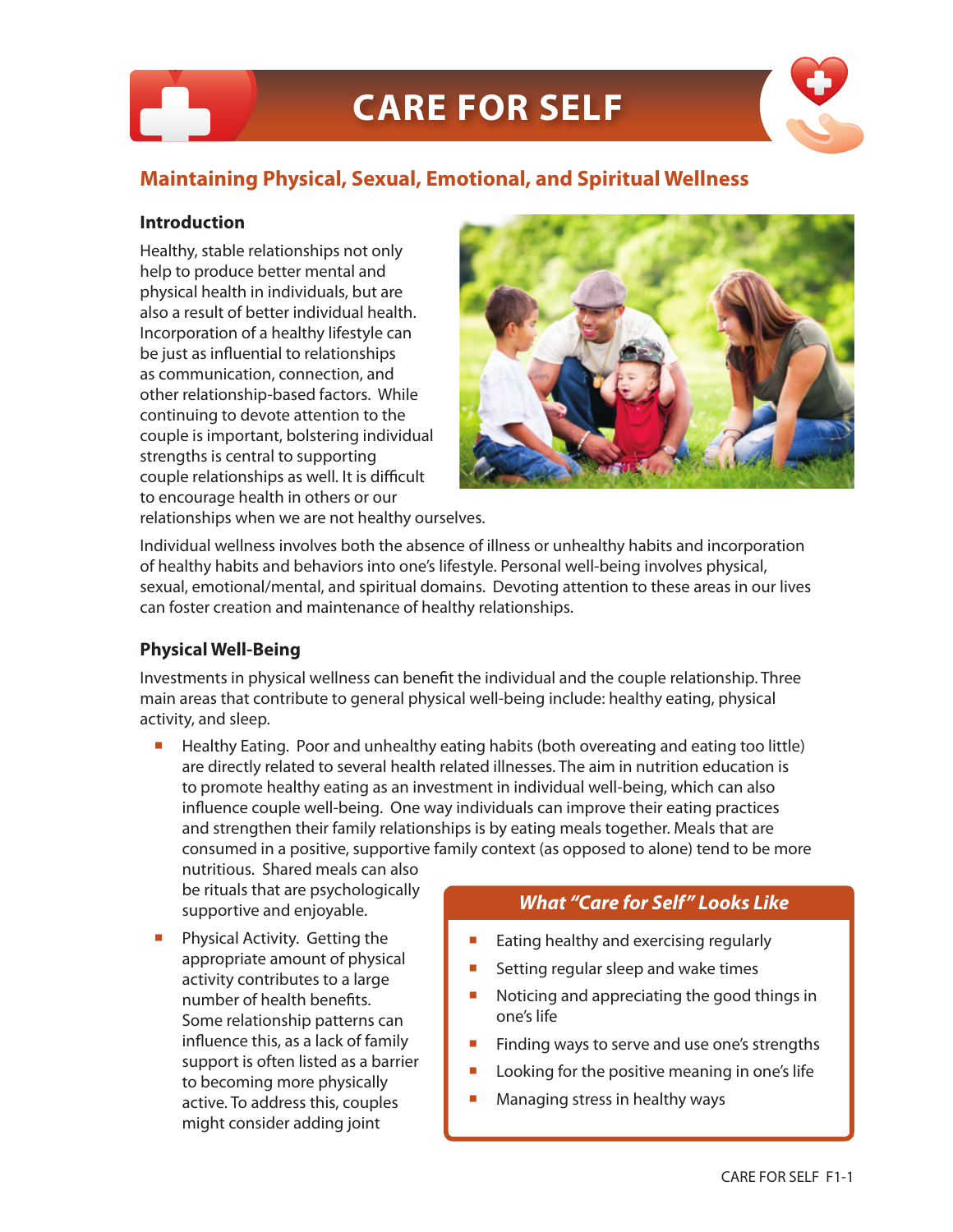physical activity to their lives. The mutual support and companionship gained by joint physical activity has been linked to continuing increased physical activity as well as greater relationship satisfaction and commitment.

 Sleep. All individuals need the right amount of sleep to be healthy. Either too little or too much sleep is associated with health and emotional problems. Patterns of sleep are as important as amount of sleep, with disordered sleep patterns (e.g., frequent awakenings; inconsistent sleep/ wake-times) contributing to individual and relationship dysfunction.

## **Sexual Well-Being**

Sexuality is an important part of the couple relationship. Most people report that satisfaction with their sexual relationship is connected to their overall relationship satisfaction. Satisfaction with sex is related to how open partners are about their sexual desires and feelings, how they communicate about sex, and the balance of power in the relationship, which are all important parts



of couple functioning. Professionals should also educate clients about other types of sexual health, such as preventing STIs/HIV, out-of-wedlock pregnancy, and intimate partner violence. It is imperative that couples practice safety, avoid risks, and not pressure one another in their sexual relationship.

## **Mental and Emotional Well-Being**

There are several facets of mental and emotional well-being that help us know what individuals should strive for when incorporating healthy habits into their lives. Though

## *Integrating "Care for Self" into Child Welfare Services*

- Encourage individuals to identify the stressors in their lives and consider how they typically cope with those stressors. Are any of the coping mechanisms unhealthy? If so, help the individual make an action plan for curbing that behavior and incorporating healthy coping into his/her life. Point out ways that partners and family members can support the person with carrying out the plan. Identify barriers to achieving these goals and ways to get past them (e.g., ways to be physically active in a dangerous neighborhood; inexpensive ways to eat healthy).
- $\blacksquare$  If a client is clearly struggling with mental or physical health issues, have an open conversation with them about this. Are they currently getting help for the problem? Do they need referrals to practitioners that can assist them?
- Have couples think of ways that they can collectively encourage better mental and physical health within their families. If they do not get enough physical activity, have them list fun ways to incorporate this into their lives. If they are facing many stressors, have them identify ways to de-stress and relax that they would both/all be willing to try.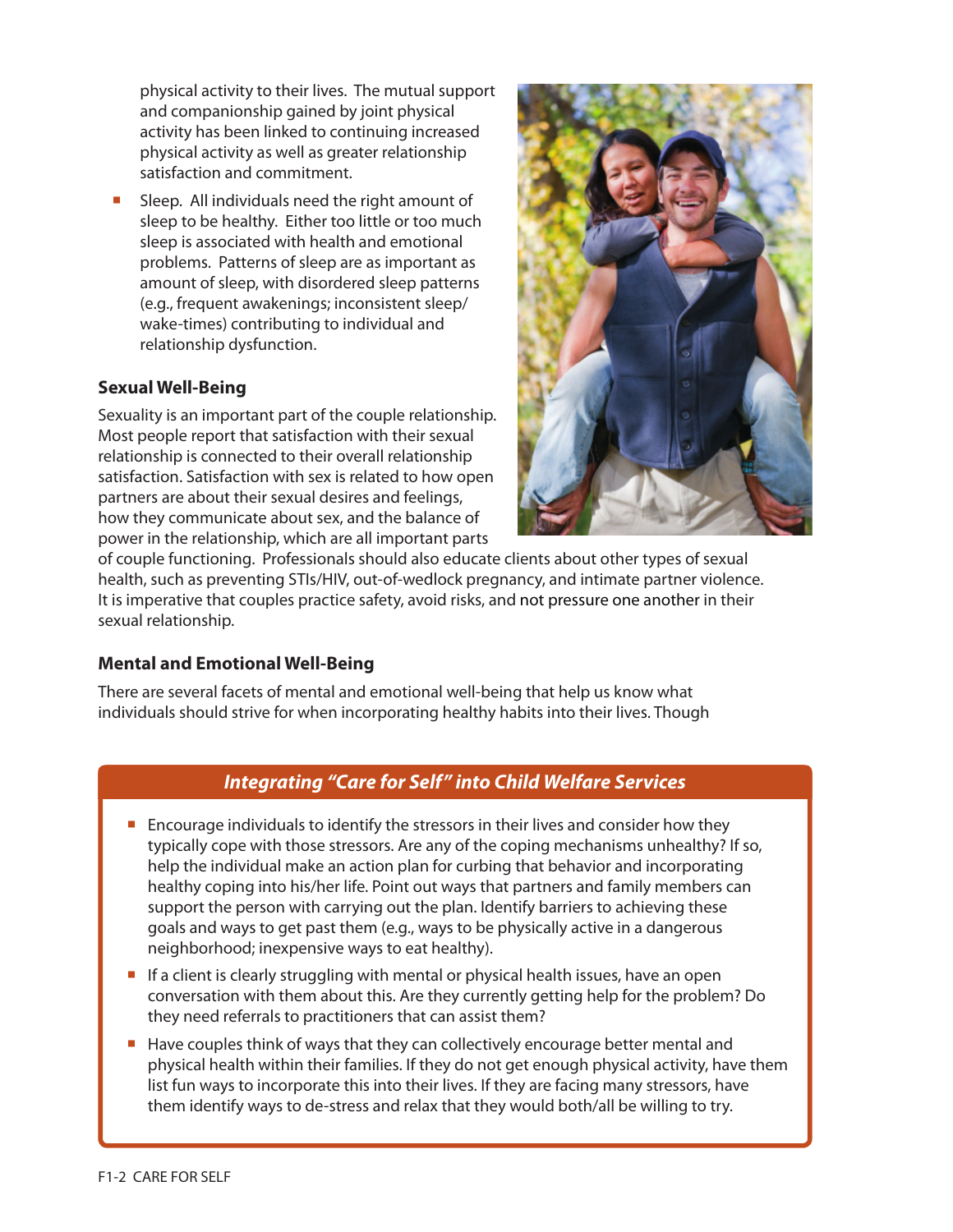## *Why "Care for Self" Matters to Child Welfare Services*

- When parents are able to care for themselves, they are more likely to be able to provide proper care for their children. Stressed out and unhealthy parents are less likely to focus attention on children and may turn to maladaptive coping strategies, such as substance abuse, to feel better. This may ultimately lead to child placement outside of the home.
- **Children pick up eating, exercise, and sleep habits from their parents and family** environments. If parents do not maintain proper nutrition and get enough sleep and exercise, children are unlikely to as well. These habits could last long into adulthood and cause problems throughout a child's life.
- **Taking in a foster child, especially one with several challenges and needs, can be highly** stressful. Foster parents may need help with managing stress to be able to care for the child while also meeting the needs of other family members.

certainly not exhaustive, the following list provides important domains of personal well-being that are highly relevant to relationships.

- A Positive, Optimistic Perspective. Individuals who are well-adjusted tend to report greater overall optimism and positivity. Those who are more positive and optimistic also tend to fare better in relationships, both in selecting a partner, having positive interactions, and remaining in such relationships.
- **Mindfulness. Mindful individuals are engaged in and aware of their surroundings. Rather** than focusing on stressors/negative events that they have experienced in the past or have yet to experience, they are able to put such thoughts aside and focus on the current moment. They attempt to live in the "now". They also are able to focus on their strengths and utilize them in their everyday lives as well as in relationships. Mindful people also tend to be more flexible and willing to consider alternative perspectives. Increased mindfulness is related to greater individual wellness and relationship satisfaction.
- **Emotional Regulation. A strong indicator of mental well-being is the ability to regulate** emotion. Emotion regulation refers to the ability to influence how we experience, express, and respond to emotions. Individuals who are not able to successfully regulate their emotions often have extreme behavior; they may overreact to emotional situations or completely repress their feelings and appear detached. The ability to regulate one's negative emotions during conflict (e.g., through self-soothing strategies such as humor or reframing the situation) appears important for long-term relationship success.
- **Coping with Stress. Well-adjusted people use positive, rather than destructive, forms of**

stress management. When it comes to stress, individuals may need to take time for themselves before they can care for others. Examples of destructive stress management techniques that lead to poor adjustment include substance abuse and unhealthy eating habits. Healthy ways to cope with stress include exercise, relaxation, and talking with a friend or partner.